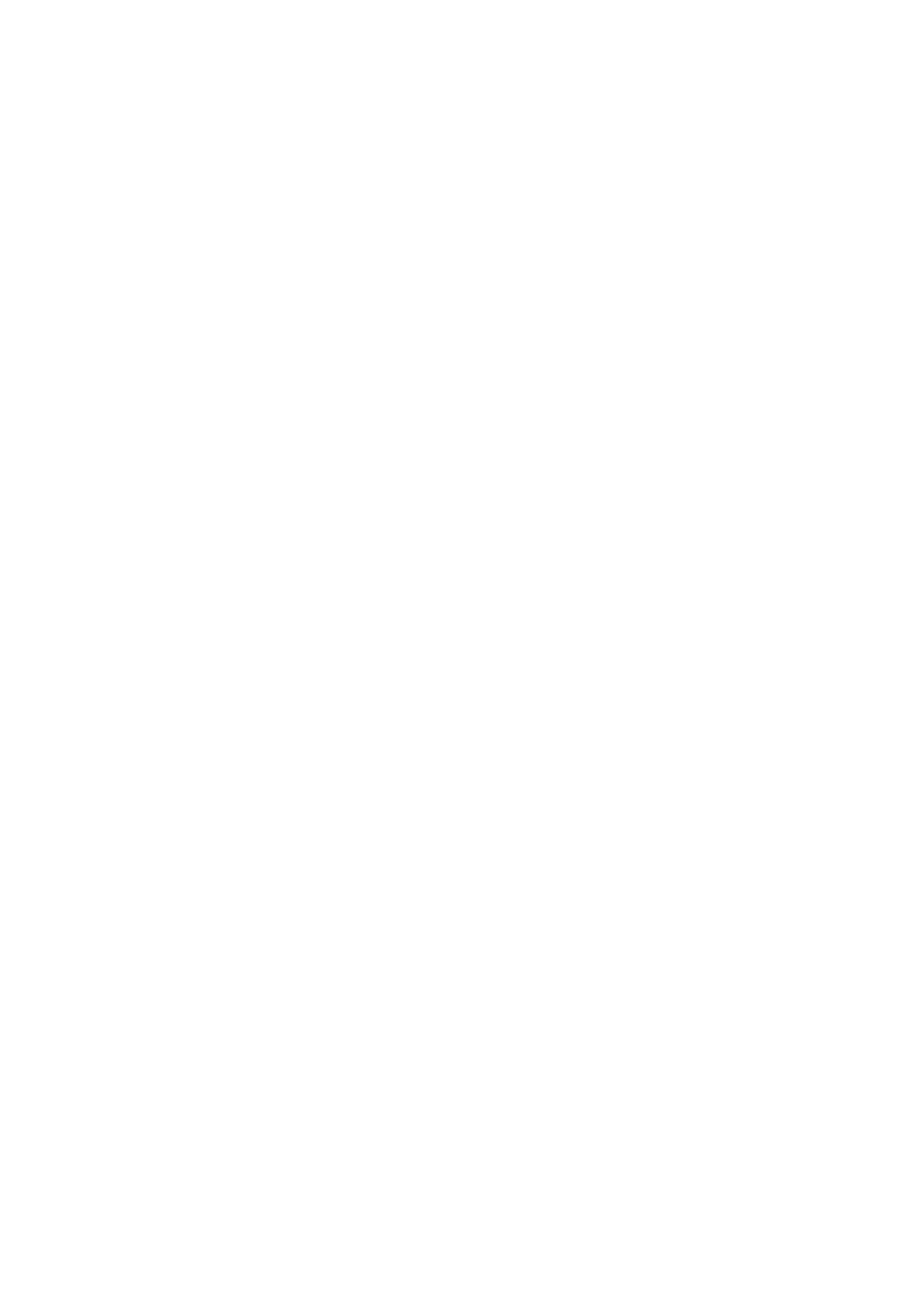

Santo Remedio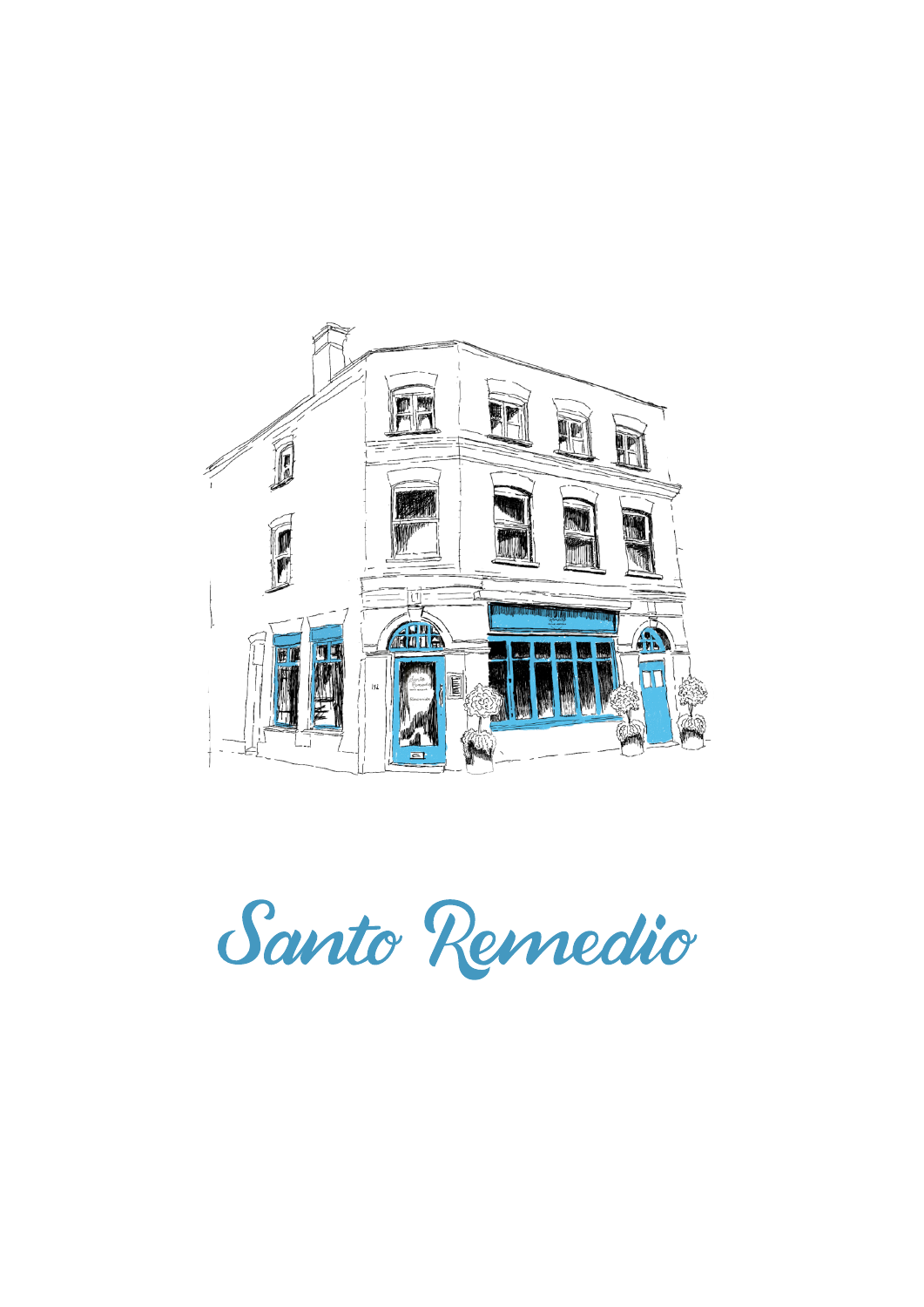

We opened Santo Remedio to share with Londoners how incredibly varied and exciting the flavours of Mexico can be.

The food that we grew up eating at home, in markets, taquerias and at celebrations. Food so unique and with such amazing depth of flavour that it has been declared an Intangible Cultural Heritage of Humanity by UNESCO.

Santo Remedio is a popular Mexican expression meaning Holy Remedy. We chose this name because food is so central to our culture, that it is considered a remedy and comfort in almost any situation.

We source speciality ingredients from Mexico, we use traditional cooking techniques and serve our dishes alongside a selection of Tequila and Mezcal cocktails, Mexican beers and wines.

Our restaurant is designed and decorated with artwork and décor by Mexican artisans and craftspeople that we have chosen on our travels to Mexico.

We are delighted to welcoming you to our restaurant to share with you a true Mexican experience.

Edson, Natalie & the Santo Remedio team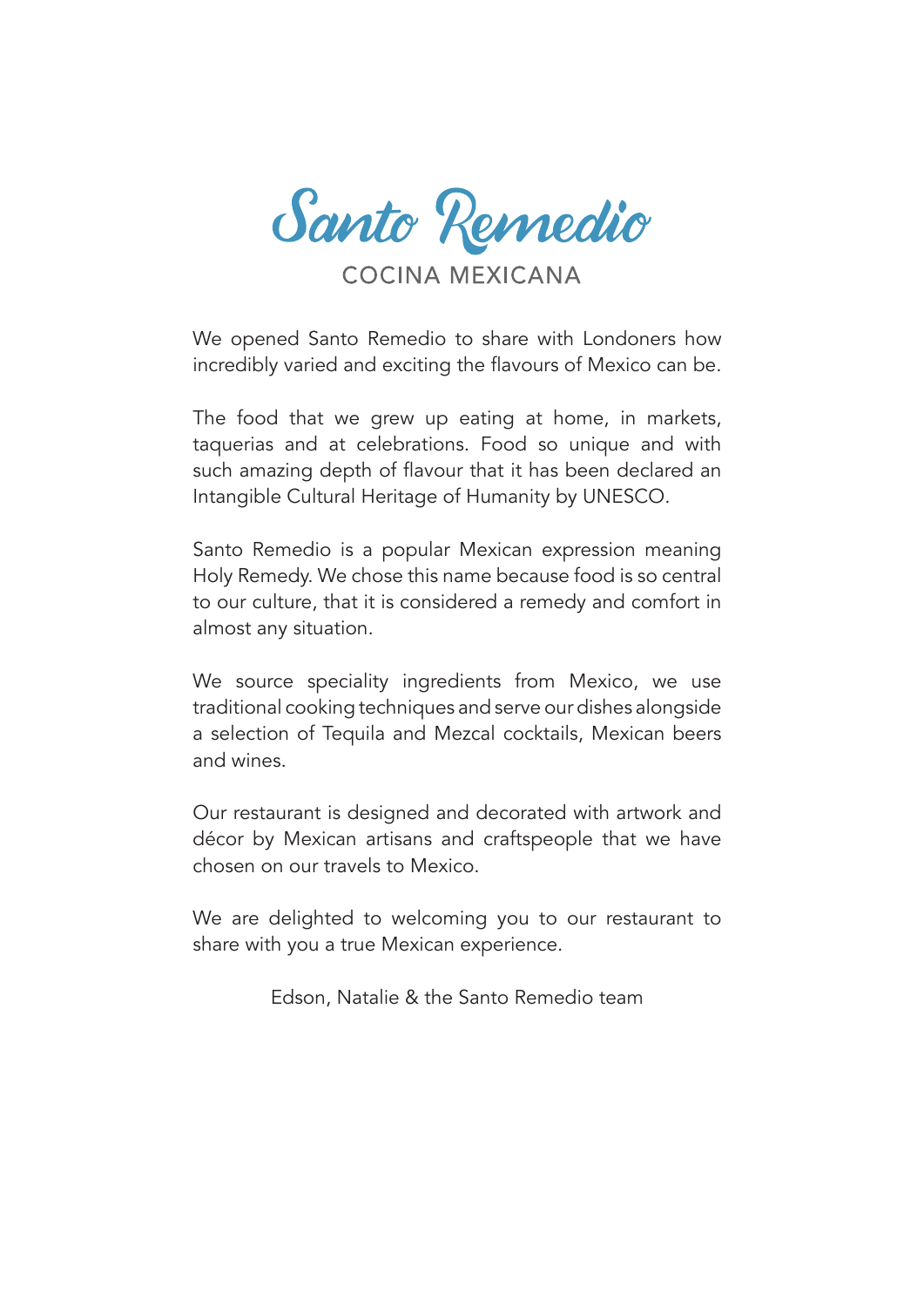# Soft drinks

### Homemade Tepache

Traditional Mexican fermented drink from pineapples, similar in style to kombucha. Ours is fermented for 3-5 days depending on the sweetness of pineapples and left to mature for additional week which results in a complex & refreshing drink. Salud! (0.5% ABV)

A glass on its own 4 With beer 6.5

#### Homemade Horchata

Also traditional Mexican drink, this one is however made solely of rice, sugar and cinnamon. Refreshing, creamy and spicy, perfect for any time and season. A glass on its own 3 Make it dirty with coffee 4

### Hibiscus Agua Fresca 3

Virgin coconut margarita 4

# Hot Drinks

#### Rare Tea Selection 3.7

Pure loose-leaf Earl Grey · Pure loose-leaf Lost Malawi English Breakfast · Mexican Anise Hyssop · Whole leaf Green tea · English peppermint · Pure loose Chamomile flower

#### Fresh Mint Tea 3.2

### Coffee

Café Latte / Cappuccino / Flat white 3.3 Americano / Long black 2.9 Macchiato / Cortado 3 Espresso 2.5 Iced Latte 4.5 Extra shot  $+0.7$ Oat milk, coconut milk + 0.2 Extra syrup: ginger bread, cinnamon, vanilla, caramel +0.5

# Dessert

**Mexican Rum & chocolate tart, candied orange**  $\sqrt{6.5}$ 

**Churros con Cajeta**  $\sqrt{6}$ 

Selection of sorbet from Ice Cream Union, two scoops  $\sqrt{5}$ 

**Chocoflan,** half chocolate cake half flan, known in Mexico as "Pastel Impossible."  $\sqrt{7}$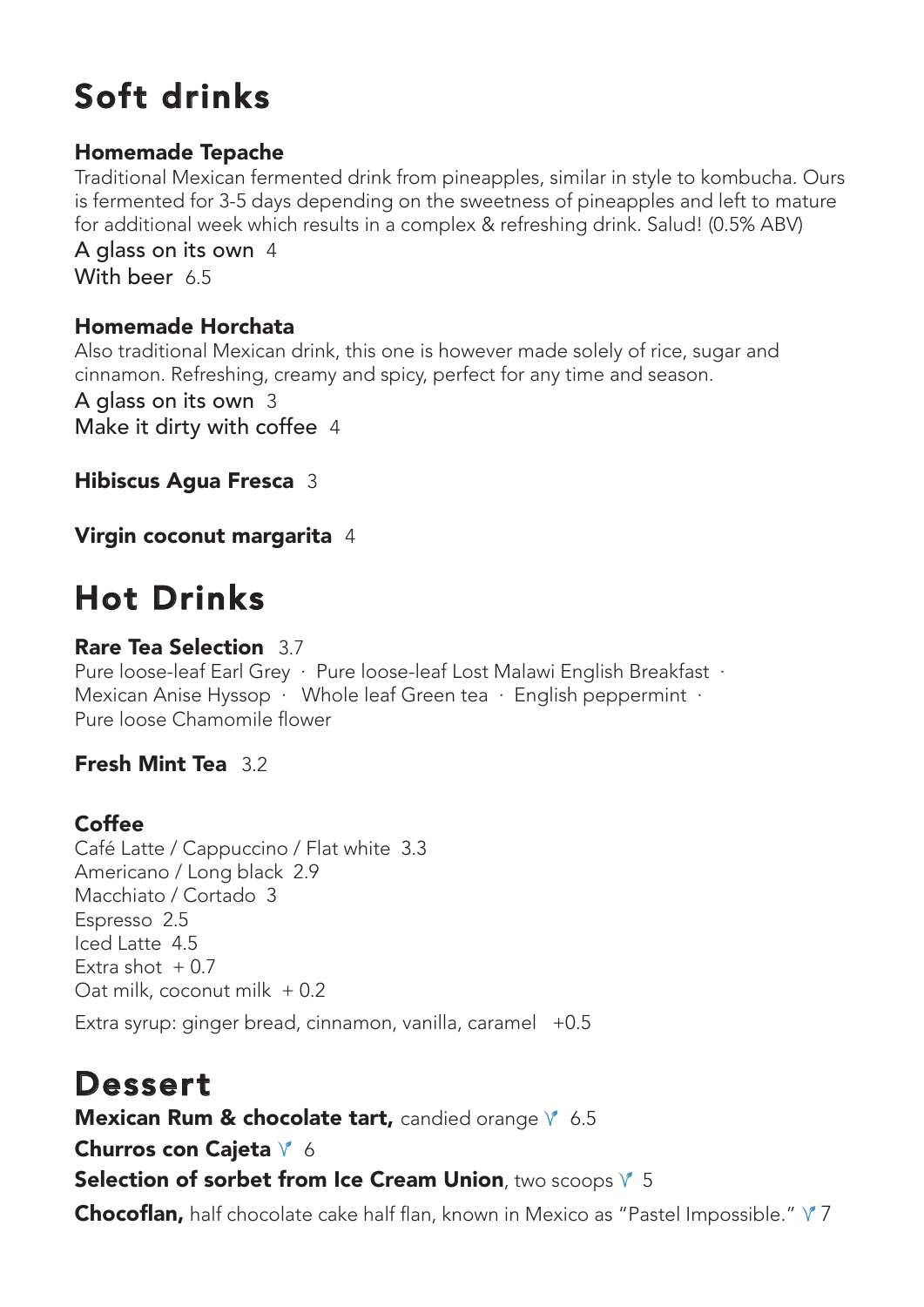| <b>Sparkling wine</b> |                                                           | 125ml / 750ml |
|-----------------------|-----------------------------------------------------------|---------------|
| 2020                  | <b>Gran Gesta Cava, Catalonia, Spain</b>                  | 7 / 36        |
|                       | <b>Champagne Pol Roger, Rich Demi Sec, Epernay France</b> | 135           |

### White wine 125ml / 750ml 2018 Chenin Blanc, L.A. Cetto, Baja California, México 6/30 2020 Sauvignon Blanc, Esk Valley, New Zealand 1997 1997 1998 1997 1998 2018 Viogner, Private reserve L.A. Cetto, Baja California, México 8/46 2016 Obeidi, Domaine Wardy Obeidi, Bekaa Valley, Lebanon 78

### Rosé wine 125ml / 750ml

| 2019 | <b>Grenache, Lady A, Chateau Lacoste, Provence, France</b> | 6.5 / 36 |
|------|------------------------------------------------------------|----------|
|------|------------------------------------------------------------|----------|

# Red wine 125ml / 750ml

| 2017 | Cabernet Sauvignon, L.A. Cetto, Baja California, México             | 6/30     |
|------|---------------------------------------------------------------------|----------|
| 2019 | Pe Tinto, Esporao, Portugal                                         | 6.5 / 31 |
| 2019 | <b>Signature Pinot Noir, Robert Oatley, Yarra Valley, Australia</b> | 7.5 / 35 |
| 2020 | Zuccardi Los Olivos Malbec, Mendoza, Argentina                      | 55       |

### Beer

Ask you waiter for our selection of Mexican beers 6

Lucky Saint non-alcoholic unfiltered lager 0.5% ABV 5

Michelada +1 Turn your beer into a Mexican feast with a blend of sangrita, lime juice and tajin

# Soft drinks

Coca-cola, Diet coke 4 Belu still or sparkling water 3.5 Jarritos Mango, Cola or Guava 6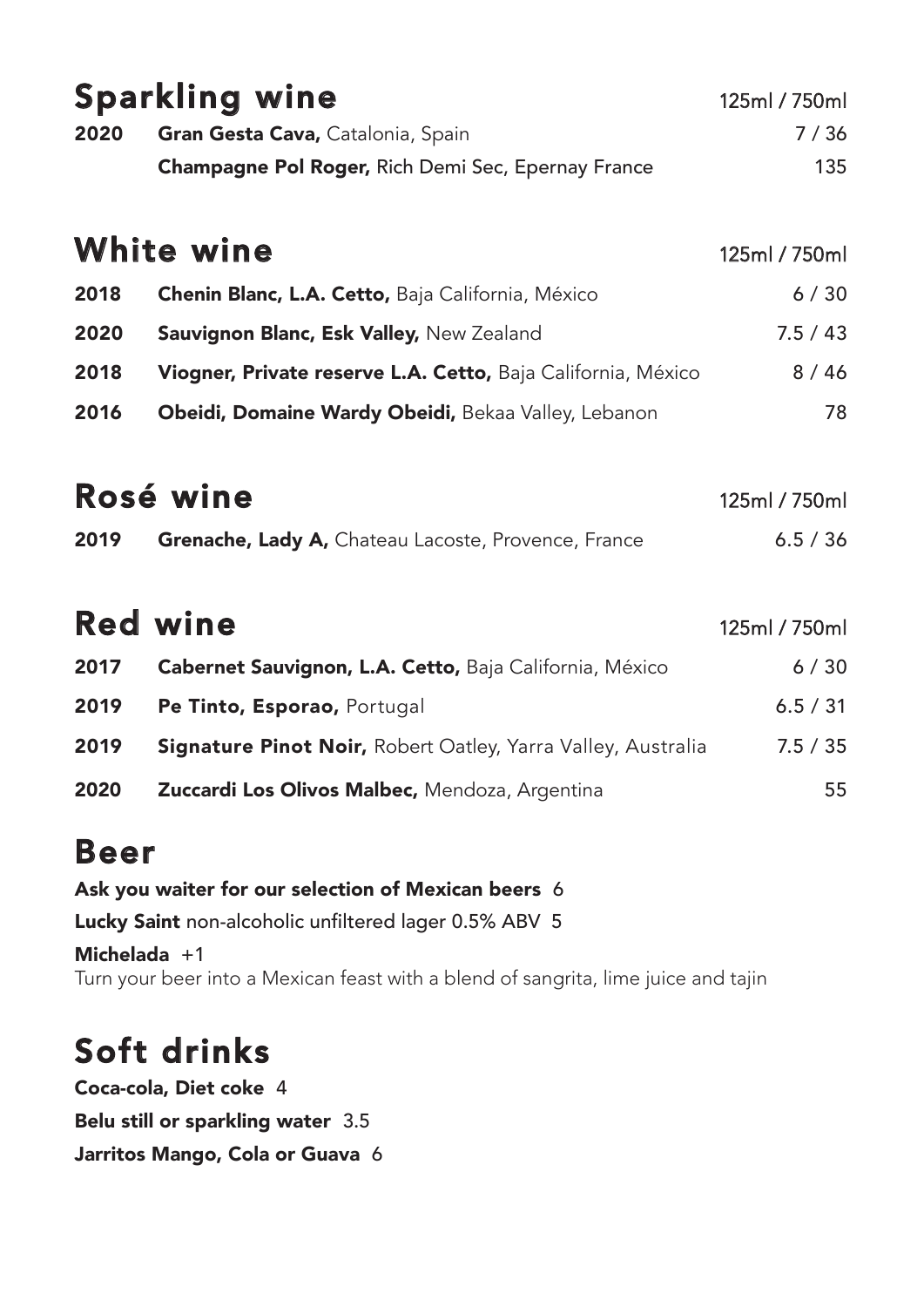### Cocktails

### Margarita de la Casa

Tequila el Jimador Blanco, lime & lemon juice, sugar, tajín 10.5 Make it spicy +1

### Margarita Del Momento

Please ask your waiter for today's flavour 12

#### Mezcal Negroni

Amores Verde Momento mezcal, El Bandara vermouth rojo, Campari, orange peel 12

#### Bee's Knees

Katun gin from Yucatán México, honey, spice, tepache, spice, fresh orange 11.5

#### Mezcal Margarita

Amores Verde Momento mezcal, lime & lemon juice, sugar, tajín 11.5

### Coconut Margarita

Tequila El Jimador Blanco, cream of coconut, agave syrup, lemon, lime 11.5

#### Hibiscus Flower Margarita

Tequila El Jimador Blanco, house-made hibiscus flower cordial, Cointreau triple sec, lemon, lime 11.5

#### Guadalajara Mule

Charanda Extra Anejo Mexican Rum Mexico, ginger beer, angostura bitter, fresh lime 15

#### Mezcalita Verde

Amores Verde Momento mezcal, Guajillo chili, cucumber, citrus, parsley 12.5

#### El Rayo Espresso Martini

El Rayo Reposado tequila rested in ex-whisky casks for 7 months, Cazcabel coffee tequila, coffee 12.5

#### Mezcal Sour

Corte Vertusto Espadin multi awarded Mezcal, lime & lemon juice, agave syrup 15

#### Piña Al Carbon

Amores Verde Momento mezcal, grilled pineapple, apple, cinnamon, citrus 12.5

#### Sangria

Pe Tinto red wine, El Bandara vermouth rojo, fruits, citrus 7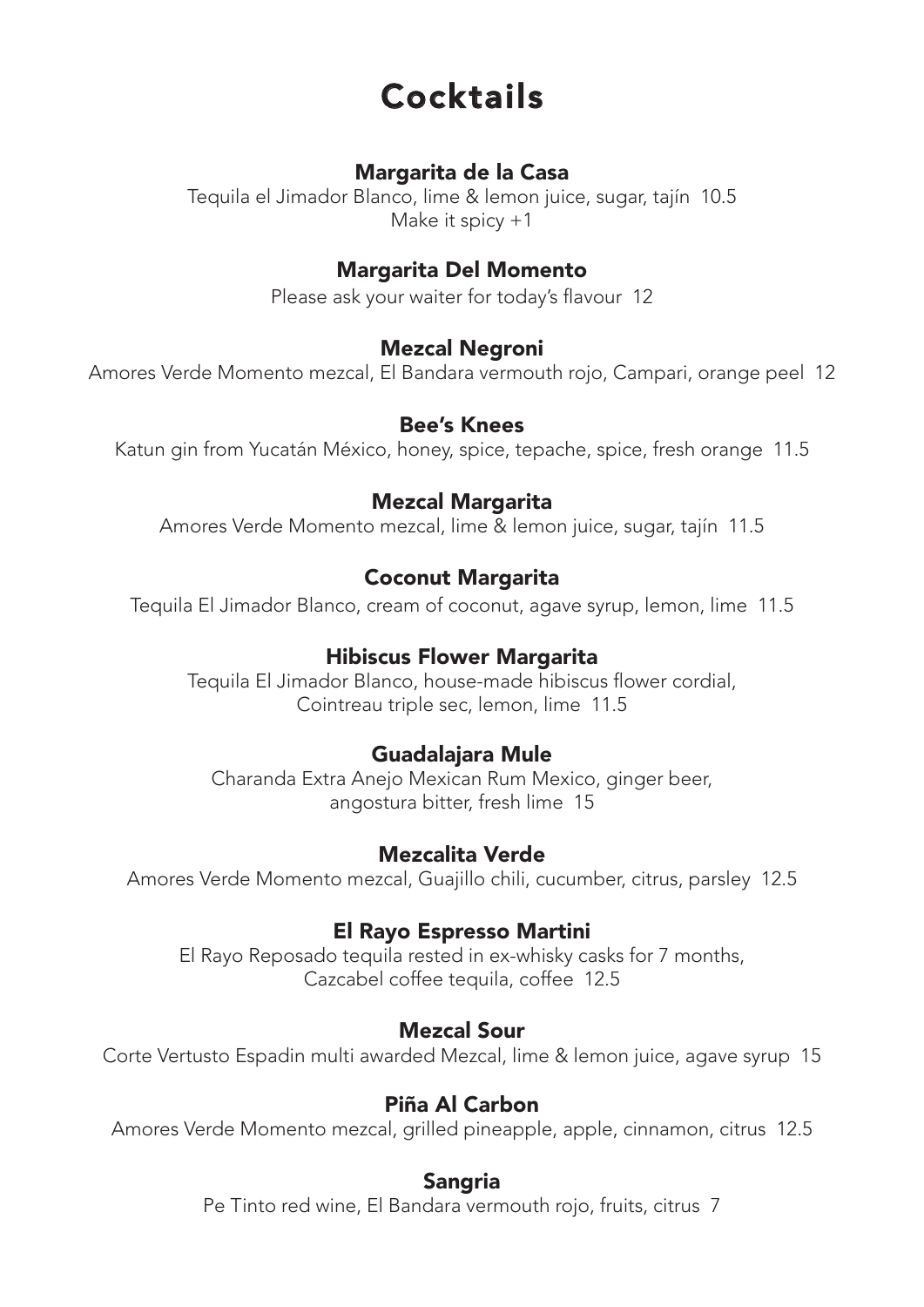# **Tequila**

Tequila can only be made from blue agave in the state of Jalisco, and a few other small areas. Tequila has 3 aging categories, blanco, which is a clear un-aged tequila that is bottled immediately or after a short rest. Reposado, which is aged in wooden barrels for 2 - 11 months, & Anejo, which is aged in wooden barrels for a minimum on 12 months

| <b>BLANCO</b>                  | 25ml / 50ml |
|--------------------------------|-------------|
| <b>El Jimador Blanco</b>       | 4/8         |
| <b>Vivir Blanco</b>            | 5/10        |
| <b>El Rayo Plata</b>           | 6/12        |
| <b>Herradura Plata</b>         | 6/12        |
| <b>Casamigos Blanco</b>        | 7/14        |
| <b>Casa Dragones</b>           | 10/20       |
| <b>Patron Silver</b>           | 6/12        |
| Don Julio Silver               | 6/12        |
| <b>Mijenta Banco</b>           | 7/14        |
| <b>REPOSADO</b>                | 25ml / 50ml |
| <b>El Jimador Reposado</b>     | 4/8         |
| <b>Vivir Reposado</b>          | 6/12        |
| El Rayo Reposado               | 6.5/13      |
| Don Julio Reposado             | 6/12        |
| Herradura Reposado             | 6.5/13      |
| <b>Casamigos Reposado</b>      | 7.5/15      |
| <b>AÑEJO</b>                   | 25ml / 50ml |
| Herradura Añejo                | 7/14        |
| Patrón Añejo                   | 7.5/15      |
| <b>Maestro Dobel Añejo</b>     | 9/18        |
| Ocho Extra Añejo               | 12/24       |
| <b>Cuervo Reserva Familia</b>  | 16/32       |
| <b>INFUSED</b>                 | 25ml / 50ml |
| Cazcabel Yućatan honey Tequila | 5.5/11      |
| <b>Maestro Dobel Humito</b>    | 9/18        |
| <b>Cazcabel Coffee Tequila</b> | 5.5/11      |